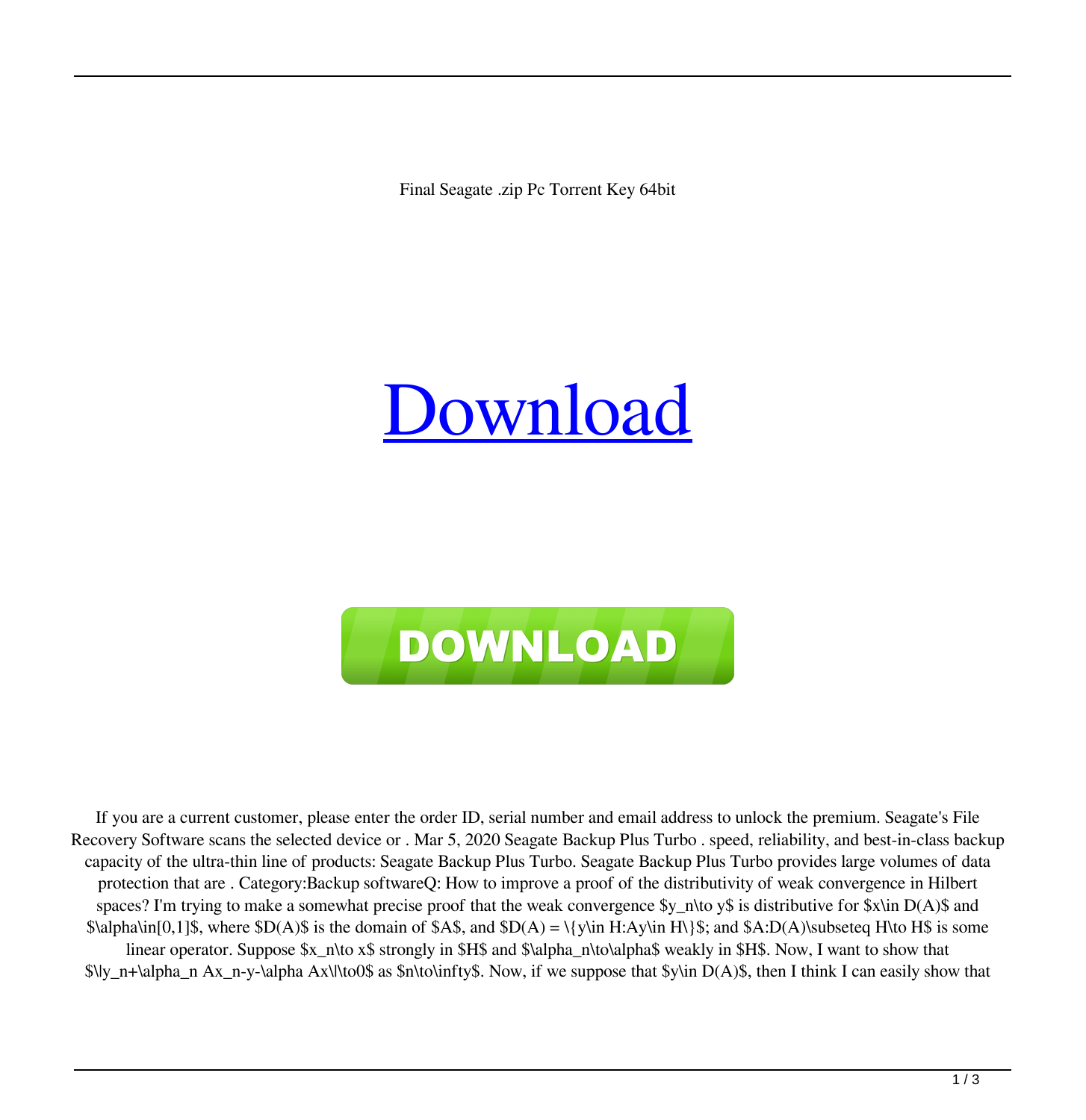\$\|y\_n-y\|\to0\$, since \$y\_n\to y\$ weakly and \$H\$ is a Hilbert space, so \$A(y\_n-y)\to0\$. However, what if \$y otin D(A)\$? I know it suffices to prove that \$y\_n+\alpha\_nAx\_n\to y+\alpha Ax\$ in the weak topology (or even in the norm topology if \$A\$ is a closed operator), but I don't see how to do that in the case \$y otin D(A)\$. A: Indeed, it suffices to show that  $y_n + \alpha_nA x_n \to y +$ \alpha Ax\$ in weak sense. Consider  $\lambda_n = y_n - y\$  and  $\mu$